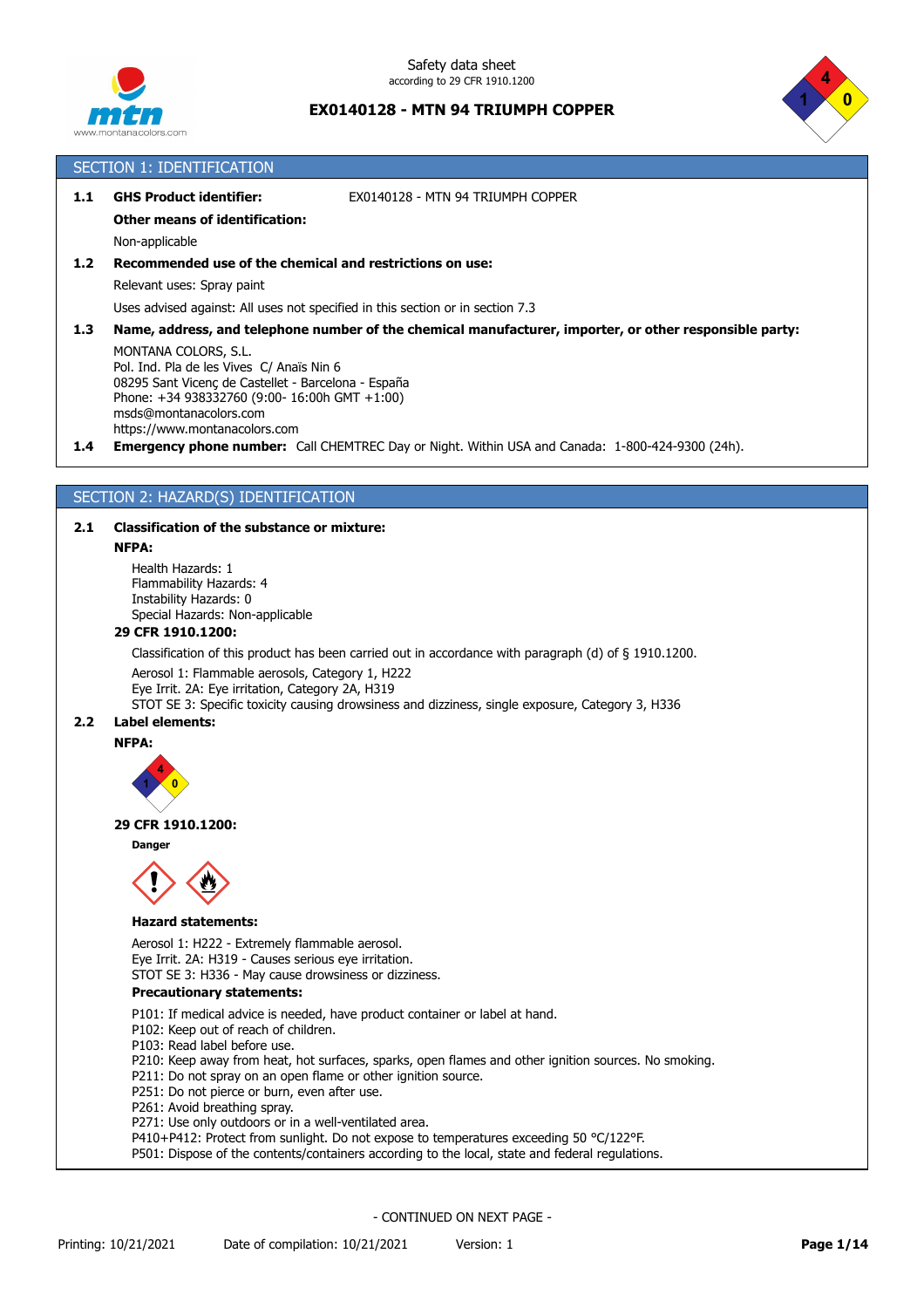



## SECTION 2: HAZARD(S) IDENTIFICATION (continued)

#### **Substances that contribute to the classification**

Ethyl acetate; acetone; N-butyl acetate

## **Additional labeling:**

FEDERAL HAZARDOUS SUBSTANCES ACT REGULATIONS (§1500.130 Self-pressurized containers: labeling):

Warning—contents under pressure.

Do not puncture or incinerate container. Do not expose to heat or store at temperatures above 120 °F. Keep out of the reach of children.

# **2.3 Hazards not otherwise classified (HNOC):**

Non-applicable

# SECTION 3: COMPOSITION/INFORMATION ON INGREDIENTS

#### **3.1 Substances:**

Non-applicable

#### **3.2 Mixtures:**

#### **Chemical description:** Aerosol

### **Components:**

Remaining components are non-hazardous and/or present at amounts below reportable limits. The specific chemical identity and/or exact percentage (concentration) of composition has been withheld as a trade secret in accordance with paragraph (i) of §1910.1200.Therefore, in accordance with Appendix D to § 1910.1200, the product contains:

|      | Identification                                                                  | Chemical name/Classification                                                                                                                                                                                                                 | Concentration |
|------|---------------------------------------------------------------------------------|----------------------------------------------------------------------------------------------------------------------------------------------------------------------------------------------------------------------------------------------|---------------|
| CAS: | 123-86-4                                                                        | N-butyl acetate<br>◇◇<br>Flam. Lig. 3: H226; STOT SE 3: H336 - Warning                                                                                                                                                                       | $10 - 20%$    |
| CAS: | <b>Butane</b><br>106-97-8<br>◈<br>Flam. Gas 1A: H220; Press. Gas: H280 - Danger |                                                                                                                                                                                                                                              | $10 - 20%$    |
| CAS: | 74-98-6                                                                         | <b>Propane</b><br>◈<br>Flam. Gas 1A: H220; Press. Gas: H280 - Danger                                                                                                                                                                         | $10 - 20%$    |
| CAS: | 67-64-1                                                                         | acetone<br>◇◇<br>Eye Irrit. 2A: H319; Flam. Lig. 2: H225; STOT SE 3: H336 - Danger                                                                                                                                                           | $10 - 20%$    |
| CAS: | 75-28-5                                                                         | <b>Isobutane</b><br>$\diamondsuit$<br>Flam. Gas 1A: H220; Press. Gas: H280 - Danger                                                                                                                                                          | $5 - 10%$     |
| CAS: | 141-78-6                                                                        | <b>Ethyl acetate</b><br>Eye Irrit. 2A: H319; Flam. Lig. 2: H225; STOT SE 3: H336 - Danger                                                                                                                                                    | $5 - 10%$     |
| CAS: | Non-applicable                                                                  | Reaction mass of ethylbenzene and m-xylene and p-xylene<br>Ô,<br>Acute Tox. 4: H312+H332; Asp. Tox. 1: H304; Eye Irrit. 2A: H319; Flam. Liq. 3: H226; Skin Irrit. 2: H315; STOT<br>$\Leftrightarrow$<br>RE 2: H373; STOT SE 3: H335 - Danger | $5 - 10%$     |
|      |                                                                                 | To obtain more information on the hazards of the substances consult sections 11, 12 and 16.                                                                                                                                                  |               |

## SECTION 4: FIRST-AID MEASURES

#### **4.1 Description of necessary measures:**

The symptoms resulting from intoxication can appear after exposure, therefore, in case of doubt, seek medical attention for direct exposure to the chemical product or persistent discomfort, showing the SDS of this product. **By inhalation:**

Remove the person affected from the area of exposure, provide with fresh air and keep at rest. In serious cases such as cardiorespiratory failure, artificial resuscitation techniques will be necessary (mouth to mouth resuscitation, cardiac massage, oxygen supply, etc.) requiring immediate medical assistance.

## **By skin contact:**

This product is not classified as hazardous when in contact with the skin. However, in case of skin contact it is recommended to remove contaminated clothes and shoes, rinse the skin or shower the person affected if necessary thoroughly with cold water and neutral soap. In case of serious reaction consult a doctor.

#### **By eye contact:**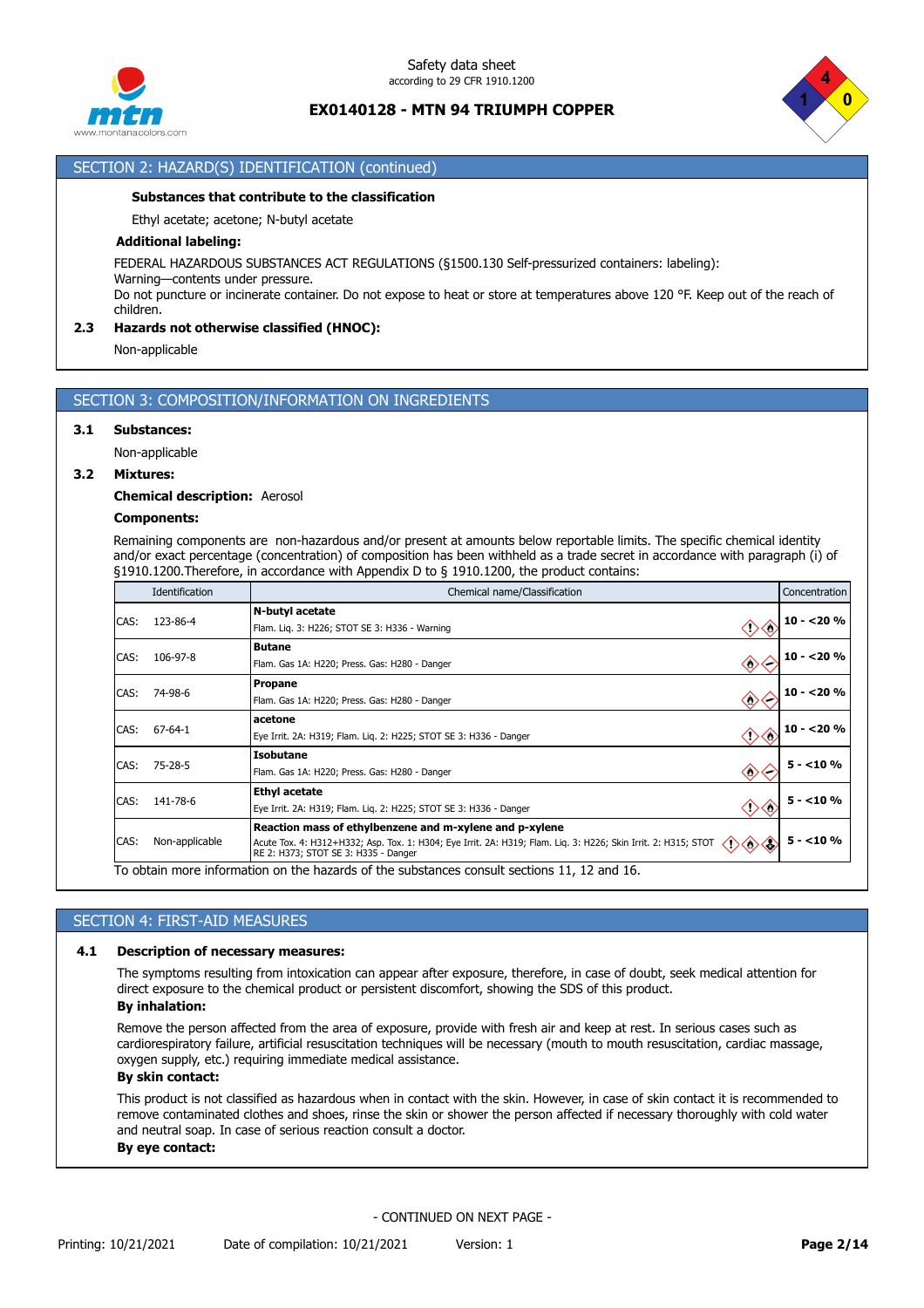



# SECTION 4: FIRST-AID MEASURES (continued)

Rinse eyes thoroughly with lukewarm water for at least 15 minutes. Do not allow the person affected to rub or close their eyes. If the injured person uses contact lenses, these should be removed unless they are stuck to the eyes, as this could cause further damage. In all cases, after cleaning, a doctor should be consulted as quickly as possible with the SDS of the product. **By ingestion/aspiration:**

Do not induce vomiting, but if it does happen keep the head down to avoid aspiration. Keep the person affected at rest. Rinse out the mouth and throat, as they may have been affected during ingestion.

# **4.2 Most important symptoms/effects, acute and delayed:**

Acute and delayed effects are indicated in sections 2 and 11.

## **4.3 Indication of immediate medical attention and special treatment needed, if necessary:**

Non-applicable

# SECTION 5: FIRE-FIGHTING MEASURES

#### **5.1 Suitable (and unsuitable) extinguishing media:**

#### **Suitable extinguishing media:**

If possible use polyvalent powder fire extinguishers (ABC powder), alternatively use foam or carbon dioxide extinguishers (CO₂).

#### **Unsuitable extinguishing media:**

IT IS RECOMMENDED NOT to use full jet water as an extinguishing agent.

### **5.2 Specific hazards arising from the chemical:**

As a result of combustion or thermal decomposition reactive sub-products are created that can become highly toxic and, consequently, can present a serious health risk.

#### **5.3 Special protective equipment and precautions for fire-fighters:**

Depending on the magnitude of the fire it may be necessary to use full protective clothing and individual respiratory equipment. Minimum emergency facilities and equipment should be available (fire blankets, portable first aid kit,...) **Additional provisions:**

As in any fire, prevent human exposure to fire, smoke, fumes or products of combustion. Only properly trained personnel should be involved in firefighting. Evacuate nonessential personnel from the fire area. Destroy any source of ignition. In case of fire, refrigerate the storage containers and tanks for products susceptible to inflammation. Avoid spillage of the products used to extinguish the fire into an aqueous medium.

## SECTION 6: ACCIDENTAL RELEASE MEASURES

#### **6.1 Personal precautions, protective equipment and emergency procedures:**

#### **For non-emergency personnel:**

Isolate leaks provided that there is no additional risk for the people performing this task. Evacuate the area and keep out those without protection. Personal protection equipment must be used against potential contact with the spilt product (See section 8). Above all prevent the formation of any vapour-air flammable mixtures, through either ventilation or the use of an inertization agent. Destroy any source of ignition. Eliminate electrostatic charges by interconnecting all the conductive surfaces on which static electricity could form, and also ensuring that all surfaces are connected to the ground.

#### **For emergency responders:**

See section 8.

### **6.2 Environmental precautions:**

This product is not classified as hazardous to the environment. Keep product away from drains, surface and underground water.

#### **6.3 Methods and materials for containment and cleaning up:**

It is recommended:

Absorb the spillage using sand or inert absorbent and move it to a safe place. Do not absorb in sawdust or other combustible absorbents. For any concern related to disposal consult section 13.

## **6.4 Reference to other sections:**

See sections 8 and 13.

# SECTION 7: HANDLING AND STORAGE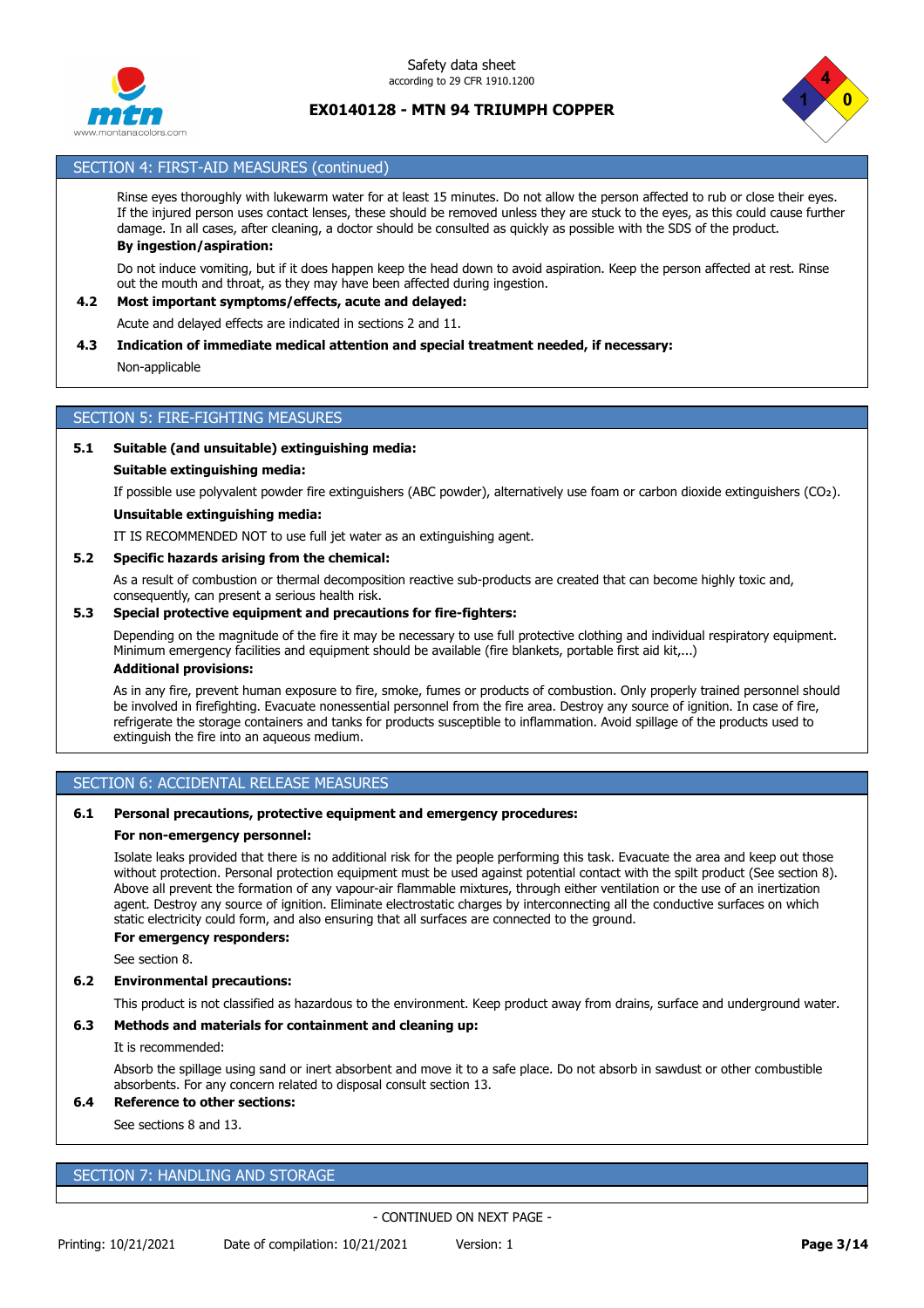



# SECTION 7: HANDLING AND STORAGE (continued)

#### **7.1 Precautions for safe handling:**

A.- Precautions for safe manipulation

Comply with the current standards 29 CFR 1910 Occupational Safety and Health Standards. Keep containers hermetically sealed. Control spills and residues, destroying them with safe methods (section 6). Avoid leakages from the container. Maintain order and cleanliness where dangerous products are used.

B.- Technical recommendations for the prevention of fires and explosions

Avoid the evaporation of the product as it contains flammable substances, which could form flammable vapour/air mixtures in the presence of sources of ignition. Control sources of ignition (mobile phones, sparks,...) and transfer at slow speeds to avoid the creation of electrostatic charges. Consult section 10 for conditions and materials that should be avoided.

C.- Technical recommendations to prevent ergonomic and toxicological risks

Do not eat or drink during the process, washing hands afterwards with suitable cleaning products.

D.- Technical recommendations to prevent environmental risks

It is recommended to have absorbent material available at close proximity to the product (See subsection 6.3)

## **7.2 Conditions for safe storage, including any incompatibilities:**

A.- Technical measures for storage

Minimum Temp.: 41 ºF Maximum Temp.: 86 ºF Maximum time: 120 Months

B.- General conditions for storage

Avoid sources of heat, radiation, static electricity and contact with food. For additional information see subsection 10.5

#### **7.3 Specific end use(s):**

Except for the instructions already specified it is not necessary to provide any special recommendation regarding the uses of this product.

## SECTION 8: EXPOSURE CONTROLS/PERSONAL PROTECTION

#### **8.1 Control parameters:**

Substances whose occupational exposure limits have to be monitored in the workplace:

US. OSHA Table Z-1 Limits for Air Contaminants (29 CFR 1910.1000):

| Identification                                          |                             | Occupational exposure limits |                        |
|---------------------------------------------------------|-----------------------------|------------------------------|------------------------|
| Reaction mass of ethylbenzene and m-xylene and p-xylene | 8-hour TWA PEL              | $100$ ppm                    | 435 mg/m <sup>3</sup>  |
| CAS: Non-applicable                                     | Ceiling Values - TWA<br>PEL |                              |                        |
| Dipropylene Glycol Methyl Ether                         | 8-hour TWA PEL              | 100 ppm                      | $600 \text{ mg/m}^3$   |
| CAS: 34590-94-8                                         | Ceiling Values - TWA<br>PEL |                              |                        |
| Ethyl acetate                                           | 8-hour TWA PEL              | 400 ppm                      | 1400 mg/m <sup>3</sup> |
| CAS: 141-78-6                                           | Ceiling Values - TWA<br>PEL |                              |                        |
| acetone                                                 | 8-hour TWA PEL              | 1000 ppm                     | 2400 mg/m <sup>3</sup> |
| CAS: 67-64-1                                            | Ceiling Values - TWA<br>PEL |                              |                        |
| ethanol                                                 | 8-hour TWA PEL              | 1000 ppm                     | 1900 mg/m <sup>3</sup> |
| CAS: 64-17-5                                            | Ceiling Values - TWA<br>PEL |                              |                        |
| Reaction mass of ethylbenzene and xylene                | 8-hour TWA PEL              | 100 ppm                      | 435 mg/m <sup>3</sup>  |
| CAS: Non-applicable                                     | Ceiling Values - TWA<br>PEL |                              |                        |
| N-butyl acetate                                         | 8-hour TWA PEL              | 150 ppm                      | 710 mg/m <sup>3</sup>  |
| CAS: 123-86-4                                           | Ceiling Values - TWA<br>PEL |                              |                        |
| Diiron trioxide                                         | 8-hour TWA PEL              |                              | $10 \text{ mg/m}^3$    |
| CAS: 1309-37-1                                          | Ceiling Values - TWA<br>PEL |                              |                        |
| Propane                                                 | 8-hour TWA PEL              | 1000 ppm                     | 1800 mg/m <sup>3</sup> |
| CAS: 74-98-6                                            | Ceiling Values - TWA<br>PEL |                              |                        |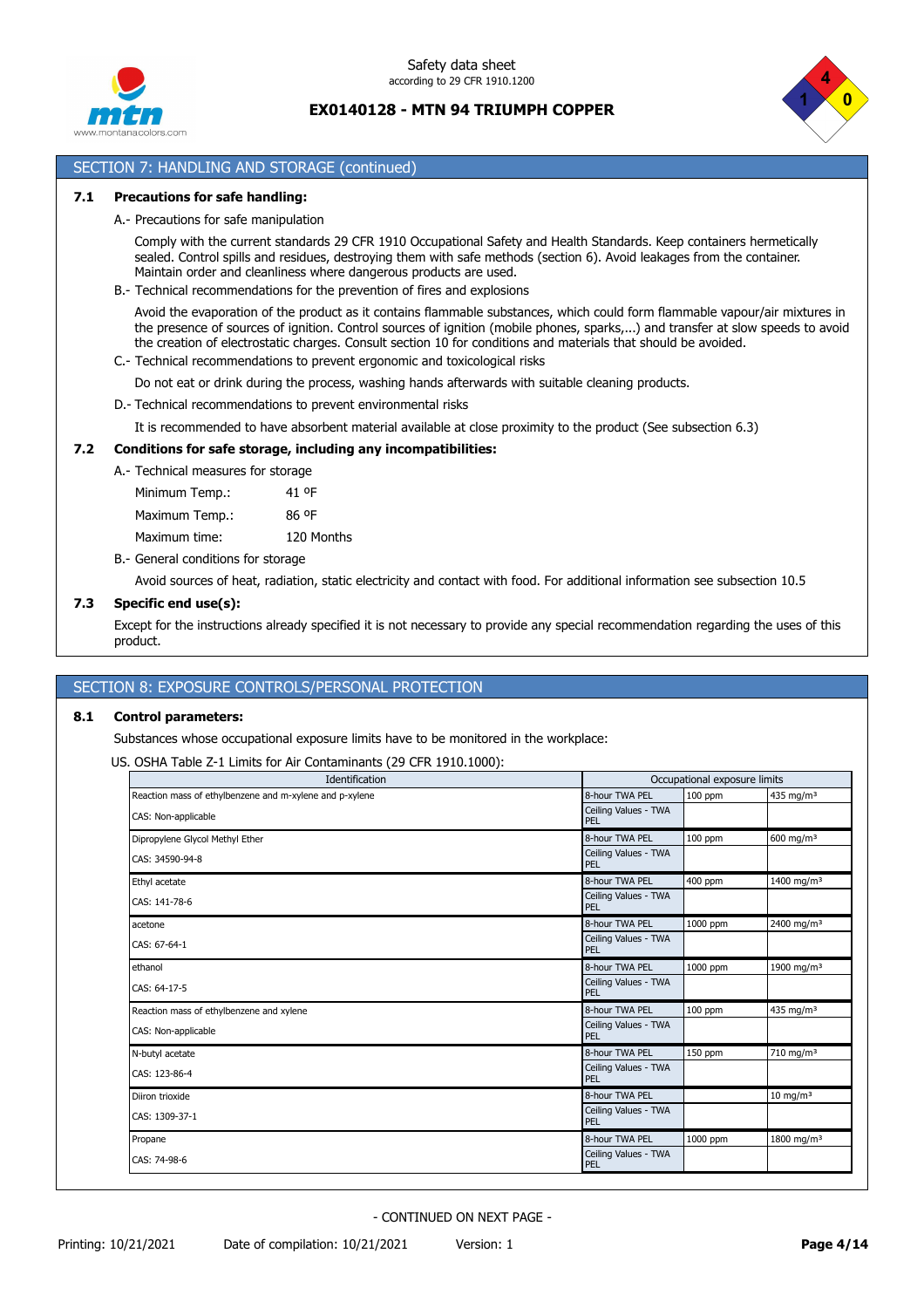



# SECTION 8: EXPOSURE CONTROLS/PERSONAL PROTECTION (continued)

## US. ACGIH Threshold Limit Values:

| Identification                                          |                 | Occupational exposure limits |                    |  |
|---------------------------------------------------------|-----------------|------------------------------|--------------------|--|
| Reaction mass of ethylbenzene and m-xylene and p-xylene | <b>TLV-TWA</b>  | 100 ppm                      |                    |  |
| CAS: Non-applicable                                     | <b>TLV-STEL</b> | 150 ppm                      |                    |  |
| Dipropylene Glycol Methyl Ether                         | <b>TLV-TWA</b>  | 100 ppm                      |                    |  |
| CAS: 34590-94-8                                         | <b>TLV-STEL</b> | 150 ppm                      |                    |  |
| 2,6-di-tert-butyl-p-cresol                              | <b>TLV-TWA</b>  |                              | 2 mg/m $3$         |  |
| CAS: 128-37-0                                           | <b>TLV-STEL</b> |                              |                    |  |
| Ethyl acetate                                           | <b>TLV-TWA</b>  | 150 ppm                      |                    |  |
| CAS: 141-78-6                                           | <b>TLV-STEL</b> |                              |                    |  |
| Aluminium powder (stabilised)                           | <b>TLV-TWA</b>  |                              | $1 \text{ mg/m}^3$ |  |
| CAS: 7429-90-5                                          | <b>TLV-STEL</b> |                              |                    |  |
| acetone                                                 | <b>TLV-TWA</b>  | 250 ppm                      |                    |  |
| CAS: 67-64-1                                            | <b>TLV-STEL</b> | 500 ppm                      |                    |  |
| ethanol                                                 | <b>TLV-TWA</b>  |                              |                    |  |
| CAS: 64-17-5                                            | <b>TLV-STEL</b> | 1000 ppm                     |                    |  |
| Reaction mass of ethylbenzene and xylene                | <b>TLV-TWA</b>  | 100 ppm                      |                    |  |
| CAS: Non-applicable                                     | <b>TLV-STEL</b> | 150 ppm                      |                    |  |
| N-butyl acetate                                         | <b>TLV-TWA</b>  | 20 ppm                       |                    |  |
| CAS: 123-86-4                                           | <b>TLV-STEL</b> |                              |                    |  |
| Diiron trioxide                                         | <b>TLV-TWA</b>  |                              | 5 mg/m $3$         |  |
| CAS: 1309-37-1                                          | <b>TLV-STEL</b> |                              |                    |  |
| Butane                                                  | <b>TLV-TWA</b>  |                              |                    |  |
| CAS: 106-97-8                                           | <b>TLV-STEL</b> | 1000 ppm                     |                    |  |
| Isobutane                                               | <b>TLV-TWA</b>  |                              |                    |  |
| CAS: 75-28-5                                            | <b>TLV-STEL</b> | 1000 ppm                     |                    |  |

CALIFORNIA- TABLE AC-1 PERMISSIBLE EXPOSURE LIMITS FOR CHEMICAL CONTAMINANTS:

| Identification                                          |             | Occupational exposure limits |                        |
|---------------------------------------------------------|-------------|------------------------------|------------------------|
| Reaction mass of ethylbenzene and m-xylene and p-xylene | PEL         | 100 ppm                      | 435 mg/m <sup>3</sup>  |
| CAS: Non-applicable                                     | <b>STEL</b> | 150 ppm                      | 655 mg/m <sup>3</sup>  |
| Dipropylene Glycol Methyl Ether                         | PEL         | 100 ppm                      | 600 mg/m <sup>3</sup>  |
| CAS: 34590-94-8                                         | <b>STEL</b> | 900 ppm                      |                        |
| 2,6-di-tert-butyl-p-cresol                              | PEL         |                              | $10 \text{ mg/m}^3$    |
| CAS: 128-37-0                                           | <b>STEL</b> |                              |                        |
| Ethyl acetate                                           | PEL         | 400 ppm                      | 1400 mg/m <sup>3</sup> |
| CAS: 141-78-6                                           | <b>STEL</b> |                              |                        |
| acetone                                                 | PEL         | 500 ppm                      | 1200 mg/m <sup>3</sup> |
| CAS: 67-64-1                                            | <b>STEL</b> | 750 ppm                      | 1780 mg/m <sup>3</sup> |
| ethanol                                                 | PEL         | 1000 ppm                     | 1900 mg/m <sup>3</sup> |
| CAS: 64-17-5                                            | <b>STEL</b> |                              |                        |
| Reaction mass of ethylbenzene and xylene                | PEL         | 100 ppm                      | 435 mg/m <sup>3</sup>  |
| CAS: Non-applicable                                     | <b>STEL</b> | 150 ppm                      | 655 mg/m $3$           |
| N-butyl acetate                                         | PEL         | 150 ppm                      | 710 mg/m <sup>3</sup>  |
| CAS: 123-86-4                                           | <b>STEL</b> | 200 ppm                      | 950 mg/m <sup>3</sup>  |
| Diiron trioxide                                         | PEL         |                              | 5 mg/m $3$             |
| CAS: 1309-37-1                                          | <b>STEL</b> |                              |                        |
| <b>Butane</b>                                           | PEL         | 800 ppm                      | 1900 mg/m <sup>3</sup> |
| CAS: 106-97-8                                           | <b>STEL</b> |                              |                        |
| Propane                                                 | PEL         | 1000 ppm                     | 1800 mg/m <sup>3</sup> |
| CAS: 74-98-6                                            | <b>STEL</b> |                              |                        |

# **Biological limit values:**

## Biological Exposure Indices (BEIs®) - ACGIH

| Identification                                                                 | <b>BEIs®</b>     | Determinant                      | Sampling Time |
|--------------------------------------------------------------------------------|------------------|----------------------------------|---------------|
| Reaction mass of ethylbenzene and m-xylene and p-xylene<br>CAS: Non-applicable | 1500 mg/g (NULL) | Methylhippuric acids in<br>urine | End of shift  |
| acetone<br>CAS: 67-64-1                                                        | 25 mg/L          | Acetone in urine                 | End of shift  |
| Reaction mass of ethylbenzene and xylene<br>CAS: Non-applicable                | 1500 mg/g (NULL) | Methylhippuric acids in<br>urine | End of shift  |

# **8.2 Appropriate engineering controls:**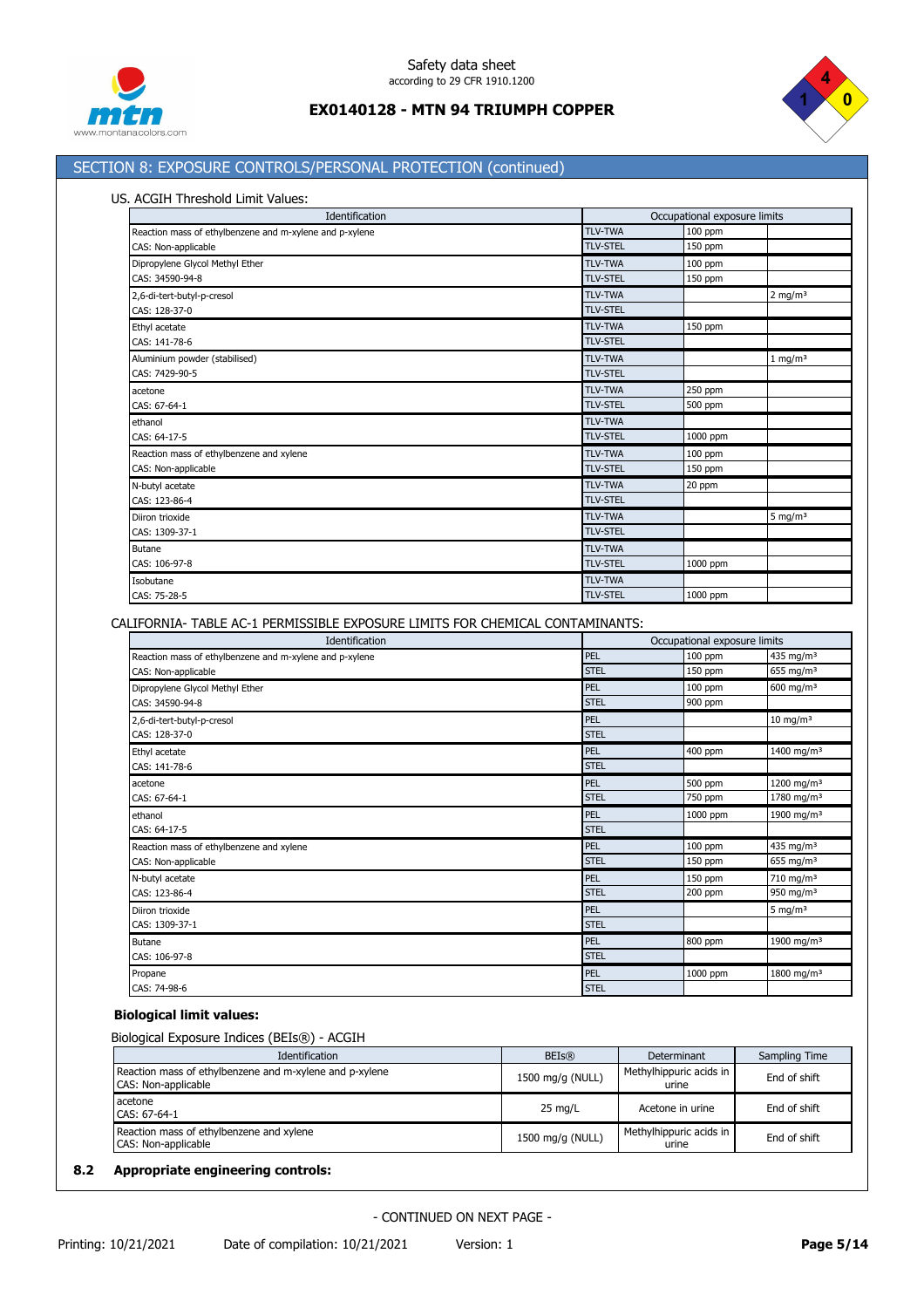



# SECTION 8: EXPOSURE CONTROLS/PERSONAL PROTECTION (continued)

#### A.- Individual protection measures, such as personal protective equipment

As a preventative measure it is recommended to use basic Personal Protection Equipment. For more information on Personal Protection Equipment (storage, use, cleaning, maintenance, class of protection,…) consult the information leaflet provided by the manufacturer. For more information see subsection 7.1. All information contained herein is a recommendation, the information on clothing performance must be combined with professional judgment, and a clear understanding of the clothing application, to provide the best protection to the worker. All chemical protective clothing use must be based on a hazard assessment to determine the risks for exposure to chemicals and other hazards. Conduct hazard assessments in accordance with 29 CFR 1910.132.

B.- Respiratory protection

| Pictogram                                                                                        | <b>PPE</b>                                   | Remarks                                                                                                                                                                                                                            |
|--------------------------------------------------------------------------------------------------|----------------------------------------------|------------------------------------------------------------------------------------------------------------------------------------------------------------------------------------------------------------------------------------|
| $\begin{pmatrix} 1 \\ 1 \\ 1 \\ 1 \end{pmatrix}$<br>Mandatory<br>respiratory tract<br>protection | Filter mask for gases, vapours and particles | Replace when an increase in resistence to breathing is observed and/or a smell or<br>taste of the contaminant is detected. Use respirator in accordance with<br>manufacturer's use limitations and OSHA standard 1910.134 (29CFR). |

#### C.- Specific protection for the hands

| Pictogram                                   | <b>PPE</b>                                                                                                                                 | Remarks                                                                                                                                                                                                                                                                                                     |
|---------------------------------------------|--------------------------------------------------------------------------------------------------------------------------------------------|-------------------------------------------------------------------------------------------------------------------------------------------------------------------------------------------------------------------------------------------------------------------------------------------------------------|
| <b>MARY</b><br>Mandatory hand<br>protection | Chemical protective gloves (Material: Linear low<br>-density polyethylene (LLDPE), Breakthrough<br>time: $>$ 480 min. Thickness: 0.062 mm) | The Breakthrough Time indicated by the manufacturer must exceed the period<br>during which the product is being used. Do not use protective creams after the<br>product has come into contact with skin. Use gloves in accordance with<br>manufacturer's use limitations and OSHA standard 1910.138 (29CFR) |

As the product is a mixture of several substances, the resistance of the glove material can not be calculated in advance with total reliability and has therefore to be checked prior to the application.

## D.- Ocular and facial protection

| Pictogram                    | <b>PPE</b>  | Remarks                                                                                                                                                                                                                           |
|------------------------------|-------------|-----------------------------------------------------------------------------------------------------------------------------------------------------------------------------------------------------------------------------------|
| Mandatory face<br>protection | Face shield | Clean daily and disinfect periodically according to the manufacturer's instructions.<br>Use if there is a risk of splashing. Use this PPE in accordance with manufacturer's<br>use limitations and OSHA standard 1910.133 (29CFR) |

# E.- Bodily protection

| Pictogram                                    | <b>PPE</b>                                                                                                | Remarks                                                                                        |
|----------------------------------------------|-----------------------------------------------------------------------------------------------------------|------------------------------------------------------------------------------------------------|
| Mandatory complete<br>body protection        | Disposable clothing for protection against<br>chemical risks, with antistatic and fireproof<br>properties | For professional use only. Clean periodically according to the manufacturer's<br>instructions. |
| $\sqrt{\pi}$<br>Mandatory foot<br>protection | Safety footwear for protection against chemical<br>risk, with antistatic and heat resistant properties    | Replace boots at any sign of deterioration.                                                    |

#### F.- Additional emergency measures

| Emergency measure | <b>Standards</b>                                | Emergency measure | <b>Standards</b>                               |
|-------------------|-------------------------------------------------|-------------------|------------------------------------------------|
| ⋒                 | ANSI Z358-1<br>ISO 3864-1:2011, ISO 3864-4:2011 | $\circ$ +<br>W    | DIN 12 899<br>ISO 3864-1:2011, ISO 3864-4:2011 |
| Emergency shower  |                                                 | Eyewash stations  |                                                |

### **Environmental exposure controls:**

In accordance with the community legislation for the protection of the environment it is recommended to avoid environmental spillage of both the product and its container. For additional information see subsection 7.1.D **National volatile organic compound emission standards (40 CFR Part 59):**

- V.O.C. (Subpart C Consumer): 77.82 % weight
- V.O.C. (Coatings) at 68 ºF: 555.61 kg/m³ (555.61 g/L)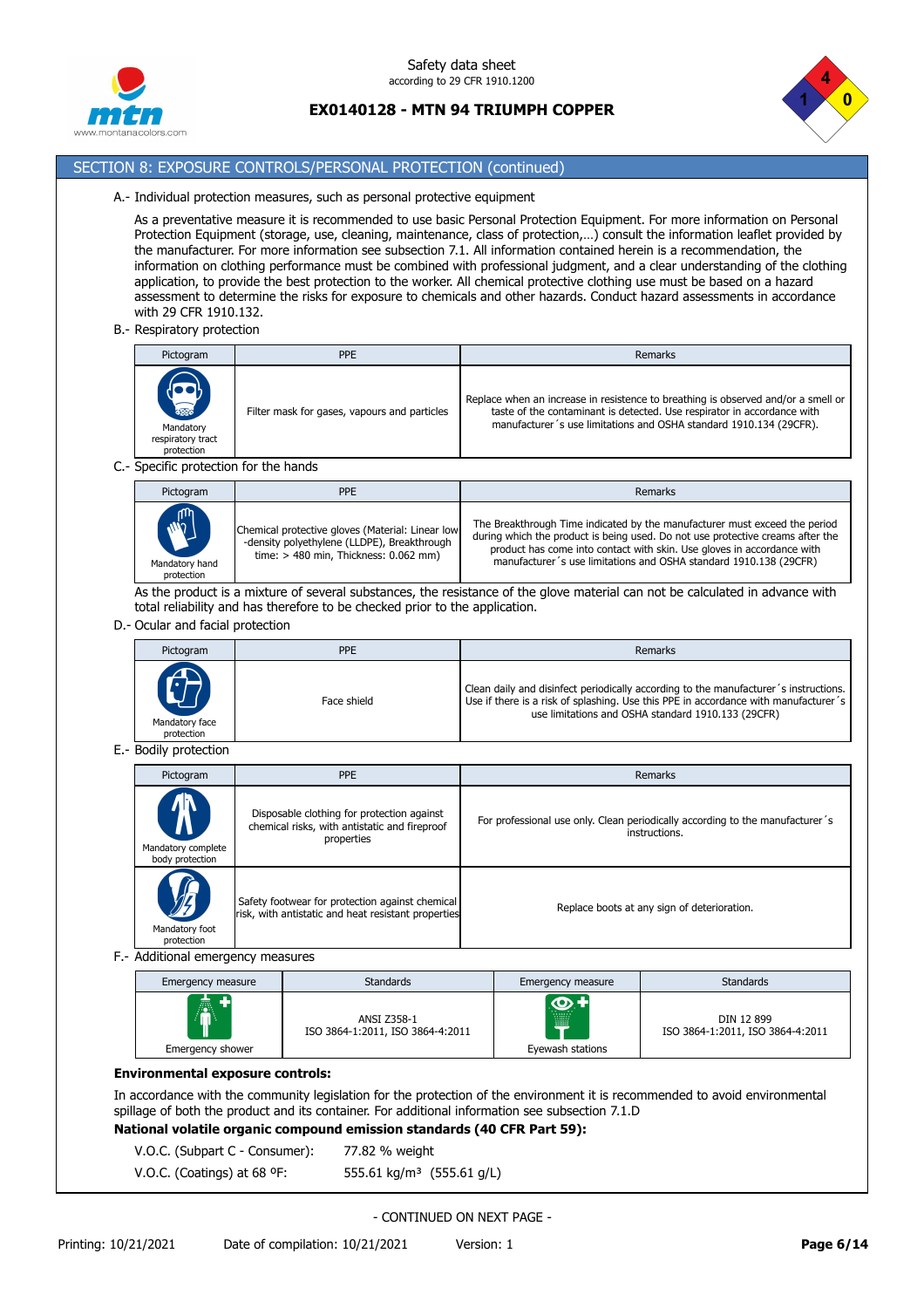



|     | SECTION 9: PHYSICAL AND CHEMICAL PROPERTIES                                                                                                |                                          |  |
|-----|--------------------------------------------------------------------------------------------------------------------------------------------|------------------------------------------|--|
| 9.1 | Information on basic physical and chemical properties:                                                                                     |                                          |  |
|     | For complete information see the product datasheet.                                                                                        |                                          |  |
|     | <b>Appearance:</b>                                                                                                                         |                                          |  |
|     | Physical state at 68 °F:                                                                                                                   | Aerosol                                  |  |
|     | Appearance:                                                                                                                                | Not available                            |  |
|     | Color:                                                                                                                                     | According to the markings on the package |  |
|     | Odor:                                                                                                                                      | Not available                            |  |
|     | Odour threshold:                                                                                                                           | Non-applicable *                         |  |
|     | <b>Volatility:</b>                                                                                                                         |                                          |  |
|     | Boiling point at atmospheric pressure:                                                                                                     | 31 ºF (Propellant)                       |  |
|     | Vapour pressure at 68 °F:                                                                                                                  | Non-applicable *                         |  |
|     | Vapour pressure at 122 °F:                                                                                                                 | <300000 Pa (300 kPa)                     |  |
|     | Evaporation rate at 68 °F:                                                                                                                 | Non-applicable *                         |  |
|     | <b>Product description:</b>                                                                                                                |                                          |  |
|     | Density at 68 °F:                                                                                                                          | 714 kg/m <sup>3</sup>                    |  |
|     | Relative density at 68 °F:                                                                                                                 | 0.714                                    |  |
|     | Dynamic viscosity at 68 °F:                                                                                                                | Non-applicable *                         |  |
|     | Kinematic viscosity at 68 °F:                                                                                                              | Non-applicable *                         |  |
|     | Kinematic viscosity at 104 °F:                                                                                                             | Non-applicable *                         |  |
|     | Concentration:                                                                                                                             | Non-applicable *                         |  |
|     | pH:                                                                                                                                        | Non-applicable *                         |  |
|     | Vapour density at 68 °F:                                                                                                                   | Non-applicable *                         |  |
|     | Partition coefficient n-octanol/water 68 ºF:                                                                                               | Non-applicable *                         |  |
|     | Solubility in water at 68 °F:                                                                                                              | Non-applicable *                         |  |
|     | Solubility properties:                                                                                                                     | Non-applicable *                         |  |
|     | Decomposition temperature:                                                                                                                 | Non-applicable *                         |  |
|     | Melting point/freezing point:                                                                                                              | Non-applicable *                         |  |
|     | Recipient pressure:                                                                                                                        | Non-applicable *                         |  |
|     | <b>Flammability:</b>                                                                                                                       |                                          |  |
|     | Flash Point:                                                                                                                               | Non-applicable                           |  |
|     | Flammability (solid, gas):                                                                                                                 | Non-applicable *                         |  |
|     | Autoignition temperature:                                                                                                                  | 689 ºF (Propellant)                      |  |
|     | Lower flammability limit:                                                                                                                  | Non-applicable *                         |  |
|     | Upper flammability limit:                                                                                                                  | Non-applicable *                         |  |
|     | <b>Particle characteristics:</b>                                                                                                           |                                          |  |
|     | Median equivalent diameter:                                                                                                                | Non-applicable                           |  |
| 9.2 | <b>Other information:</b>                                                                                                                  |                                          |  |
|     | Information with regard to physical hazard classes:                                                                                        |                                          |  |
|     | Explosive properties:                                                                                                                      | Non-applicable *                         |  |
|     | Oxidising properties:                                                                                                                      | Non-applicable *                         |  |
|     | Corrosive to metals:                                                                                                                       | Non-applicable *                         |  |
|     | Heat of combustion:                                                                                                                        | Non-applicable *                         |  |
|     | Aerosols-total percentage (by mass) of flammable<br>components:                                                                            | Non-applicable *                         |  |
|     | <b>Other safety characteristics:</b><br>*Not relevant due to the nature of the product, not providing information property of its hazards. |                                          |  |
|     |                                                                                                                                            |                                          |  |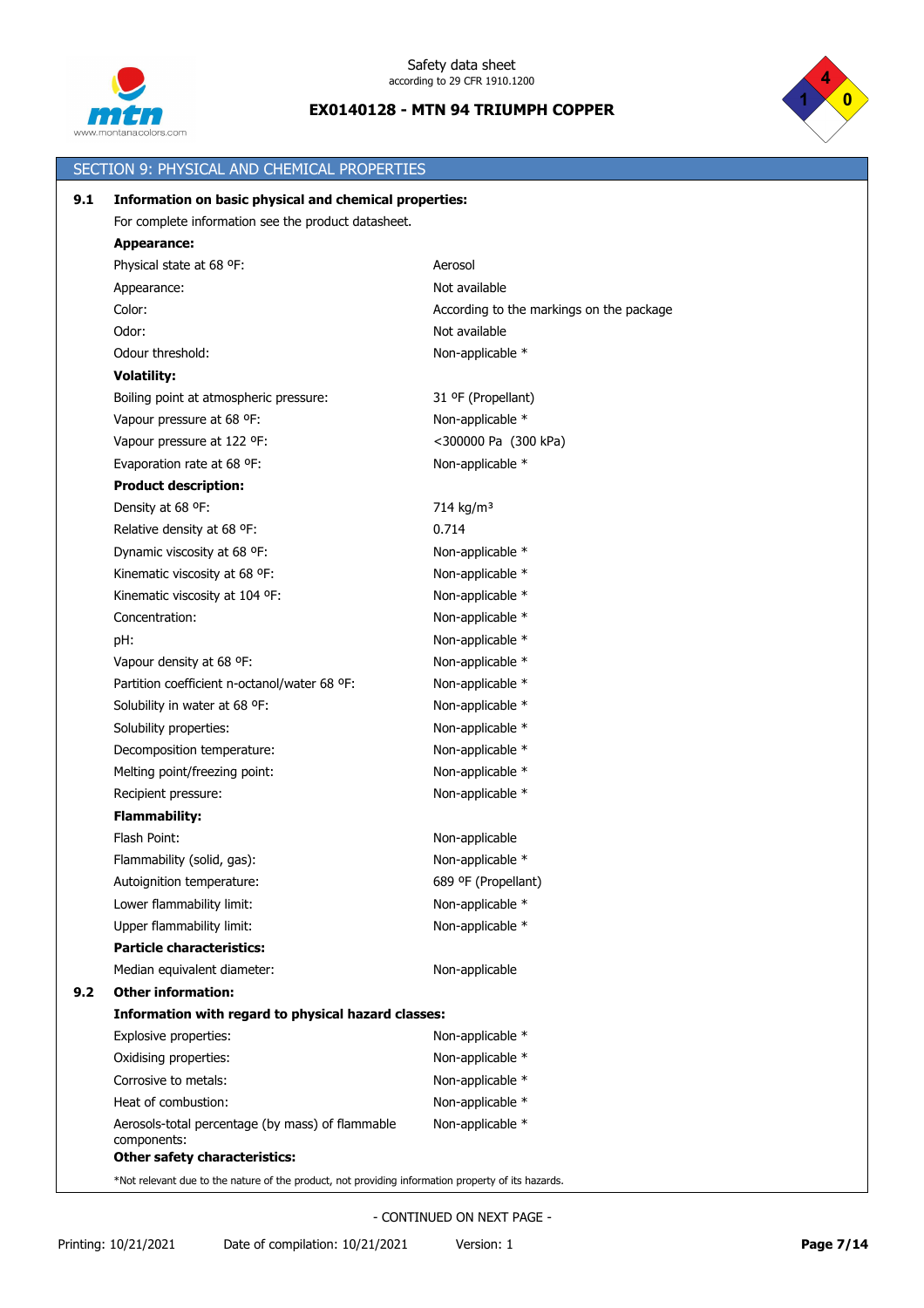



# SECTION 9: PHYSICAL AND CHEMICAL PROPERTIES (continued)

Surface tension at 68 °F: Non-applicable \*

Refraction index: Non-applicable \*

\*Not relevant due to the nature of the product, not providing information property of its hazards.

# SECTION 10: STABILITY AND REACTIVITY

## **10.1 Reactivity:**

No hazardous reactions are expected because the product is stable under recommended storage conditions. See section 7.

#### **10.2 Chemical stability:**

Chemically stable under the conditions of storage, handling and use.

#### **10.3 Possibility of hazardous reactions:**

Under the specified conditions, hazardous reactions that lead to excessive temperatures or pressure are not expected.

#### **10.4 Conditions to avoid:**

Applicable for handling and storage at room temperature:

| Shock and<br>$\sim$ $\sim$ $\sim$<br>friction | $\cdots$<br>Contact with air | Increase in temperature  | Sunlight               | $\cdots$<br>Humidity    |
|-----------------------------------------------|------------------------------|--------------------------|------------------------|-------------------------|
| Not<br>applicable <sup>.</sup>                | Not<br>: applicable          | Risk<br>combustion<br>Οt | direct impact<br>Avoig | <br>Not<br>: applicable |

#### **10.5 Incompatible materials:**

| Acids                      | Water               | $\cdots$<br>materials<br>Oxidisina | : materials<br>.ombust<br>tible | Others                                   |
|----------------------------|---------------------|------------------------------------|---------------------------------|------------------------------------------|
| Avoia<br>strona<br>ı acids | Not<br>: applicable | impact<br>Avoid direct             | * applicable *<br>No:           | Avoid<br>alkalis<br>bases<br>; or strona |

#### **10.6 Hazardous decomposition products:**

See subsection 10.3, 10.4 and 10.5 to find out the specific decomposition products. Depending on the decomposition conditions, complex mixtures of chemical substances can be released: carbon dioxide (CO2), carbon monoxide and other organic compounds.

## SECTION 11: TOXICOLOGICAL INFORMATION

#### **11.1 Information on toxicological effects:**

The experimental information related to the toxicological properties of the product itself is not available

#### **Dangerous health implications:**

In case of exposure that is repetitive, prolonged or at concentrations higher than recommended by the occupational exposure limits, it may result in adverse effects on health depending on the means of exposure:

- A- Ingestion (acute effect):
	- Acute toxicity : Based on available data, the classification criteria are not met, as it does not contain substances classified as dangerous for consumption. For more information see section 3.
	- Corrosivity/Irritability: Based on available data, the classification criteria are not met, however it does contain substances classified as dangerous for this effect. For more information see section 3.
- B- Inhalation (acute effect):
	- Acute toxicity : Based on available data, the classification criteria are not met, however, it contains substances classified as dangerous for inhalation. For more information see section 3.
	- Corrosivity/Irritability: Based on available data, the classification criteria are not met, however, it contains substances classified as dangerous for inhalation. For more information see section 3.
- C- Contact with the skin and the eyes (acute effect):
	- Contact with the skin: Based on available data, the classification criteria are not met, however, it contains substances classified as dangerous for skin contact. For more information see section 3.
	- Contact with the eyes: Produces eye damage after contact.
- D- CMR effects (carcinogenicity, mutagenicity and toxicity to reproduction):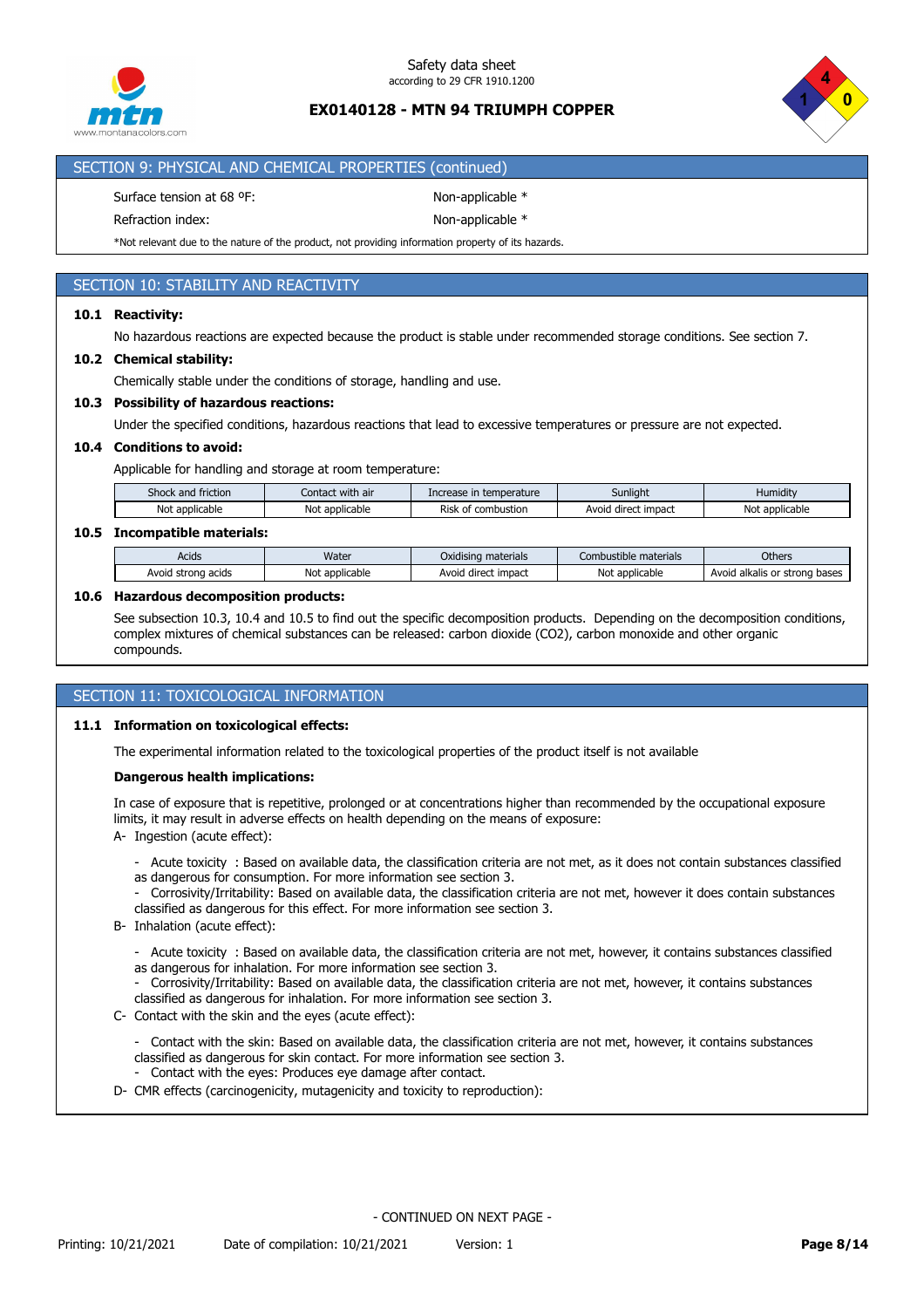



# SECTION 11: TOXICOLOGICAL INFORMATION (continued)

- Carcinogenicity: Based on available data, the classification criteria are not met, as it does not contain substances classified as dangerous for the effects mentioned. For more information see section 3.

 IARC: Reaction mass of ethylbenzene and m-xylene and p-xylene (3); 2,6-di-tert-butyl-p-cresol (3); Naphtha (petroleum), hydrotreated heavy, < 0.1 % EC 200-753-7 (3); Hydrocarbons, C9, aromatics (3); ethanol (1); Reaction mass of ethylbenzene and xylene (3); Mica (RCS <  $1\%$ ) (1); Diiron trioxide (3)

- Mutagenicity: Based on available data, the classification criteria are not met, as it does not contain substances classified as dangerous for this effect. For more information see section 3.

Reproductive toxicity: Based on available data, the classification criteria are not met, as it does not contain substances classified as dangerous for this effect. For more information see section 3.

E- Sensitizing effects:

- Respiratory: Based on available data, the classification criteria are not met, as it does not contain substances classified as dangerous with sensitising effects. For more information see section 3.

- Cutaneous: Based on available data, the classification criteria are not met, as it does not contain substances classified as dangerous for this effect. For more information see section 3.

F- Specific target organ toxicity (STOT) - single exposure:

Exposure in high concentration can cause a breakdown in the central nervous system causing headache, dizziness, vertigo, nausea, vomiting, confusion, and in serious cases, loss of consciousness.

G- Specific target organ toxicity (STOT)-repeated exposure:

- Specific target organ toxicity (STOT)-repeated exposure: Based on available data, the classification criteria are not met, however, it does contain substances which are classified as dangerous due to repetitive exposure. For more information see section 3.

- Skin: Based on available data, the classification criteria are not met, as it does not contain substances classified as dangerous for this effect. For more information see section 3.

H- Aspiration hazard:

Based on available data, the classification criteria are not met, however it does contain substances classified as dangerous for this effect. For more information see section 3.

**Other information:**

### Non-applicable

#### **Specific toxicology information on the substances:**

| Identification                                          |                 | Acute toxicity       |        |
|---------------------------------------------------------|-----------------|----------------------|--------|
| Reaction mass of ethylbenzene and m-xylene and p-xylene | LD50 oral       | 5627 mg/kg           | Mouse  |
| CAS: Non-applicable                                     | LD50 dermal     | 1100 mg/kg           | Rat    |
|                                                         | LC50 inhalation | 11 mg/L (4 h) (ATEi) |        |
| Ethyl acetate                                           | LD50 oral       | 4100 mg/kg           | Rat    |
| CAS: 141-78-6                                           | LD50 dermal     | 20000 mg/kg          | Rabbit |
|                                                         | LC50 inhalation | $>20$ mg/L (4 h)     |        |
| acetone                                                 | LD50 oral       | 5800 mg/kg           | Rat    |
| CAS: 67-64-1                                            | LD50 dermal     | 7426 mg/kg           | Rabbit |
|                                                         | LC50 inhalation | 76 mg/L (4 h)        | Rat    |
| N-butyl acetate                                         | LD50 oral       | 12789 mg/kg          | Rat    |
| CAS: 123-86-4                                           | LD50 dermal     | 14112 mg/kg          | Rabbit |
|                                                         | LC50 inhalation | 23.4 mg/L (4 h)      | Rat    |
| <b>Butane</b>                                           | LD50 oral       | >5000 mg/kg          |        |
| CAS: 106-97-8                                           | LD50 dermal     | >5000 mg/kg          |        |
|                                                         | LC50 inhalation | 658 mg/L (4 h)       | Rat    |
| Propane                                                 | LD50 oral       | >5000 mg/kg          |        |
| CAS: 74-98-6                                            | LD50 dermal     | >5000 mg/kg          |        |
|                                                         | LC50 inhalation | >5 mg/L (4 h)        |        |
| Isobutane                                               | LD50 oral       | >5000 mg/kg          |        |
| CAS: 75-28-5                                            | LD50 dermal     | >5000 mg/kg          |        |
|                                                         | LC50 inhalation | $>5$ mg/L (4 h)      |        |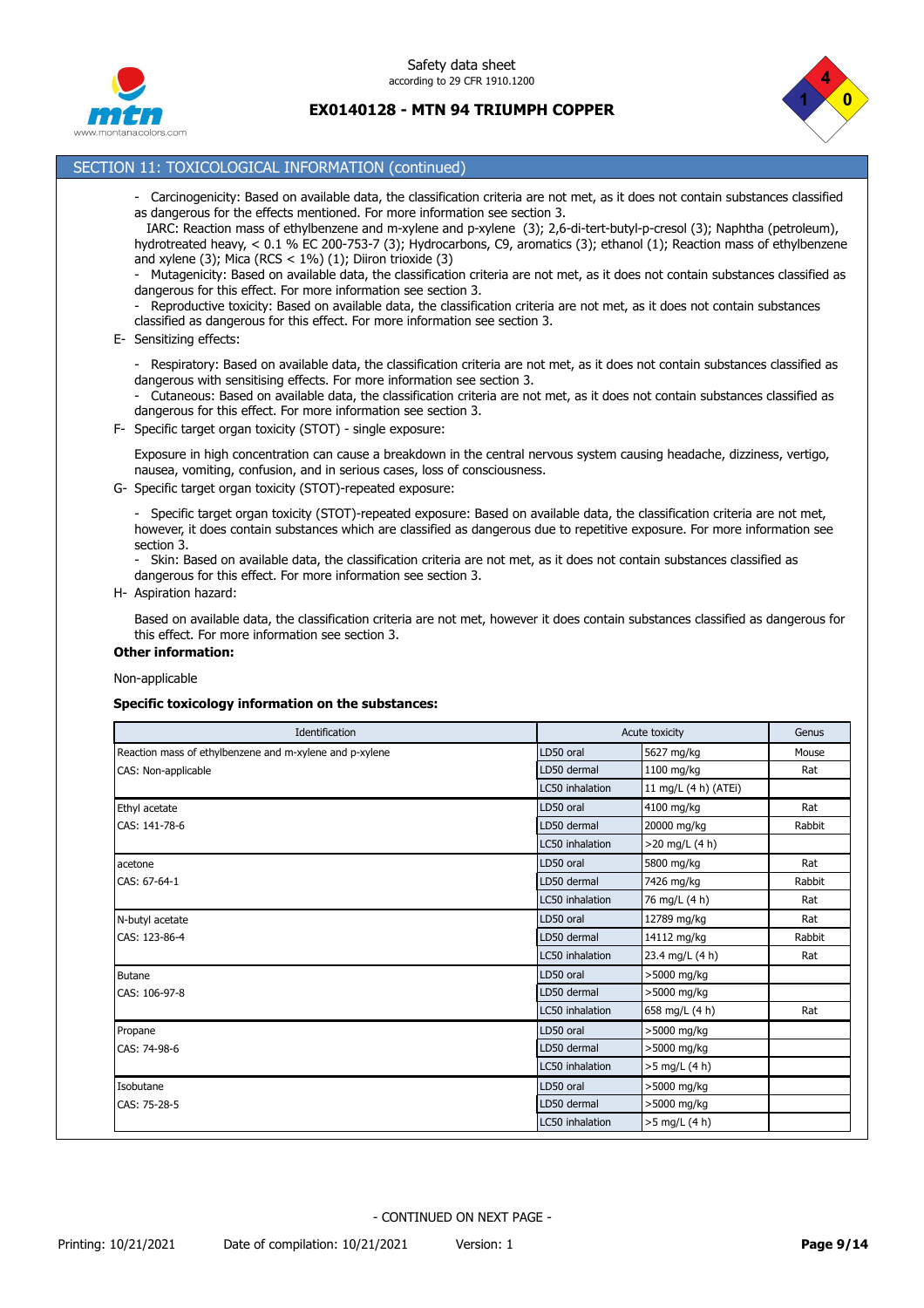



# SECTION 12: ECOLOGICAL INFORMATION

The experimental information related to the eco-toxicological properties of the product itself is not available

# **12.1 Ecotoxicity (aquatic and terrestrial, where available):**

| <b>Acute toxicity:</b> |
|------------------------|
|                        |

| Identification               |                        | Concentration    | <b>Species</b>          | Genus      |
|------------------------------|------------------------|------------------|-------------------------|------------|
| N-butyl acetate              | LC50<br>Non-applicable |                  |                         |            |
| <b>EC50</b><br>CAS: 123-86-4 |                        | Non-applicable   |                         |            |
|                              | <b>EC50</b>            | 675 mg/L (72 h)  | Scenedesmus subspicatus | Algae      |
| acetone                      | <b>LC50</b>            | 5540 mg/L (96 h) | Oncorhynchus mykiss     | Fish       |
| CAS: 67-64-1                 | <b>EC50</b>            | 8800 mg/L (48 h) | Daphnia pulex           | Crustacean |
|                              | <b>EC50</b>            | 3400 mg/L (48 h) | Chlorella pyrenoidosa   | Algae      |
| Ethyl acetate                |                        | 230 mg/L (96 h)  | Pimephales promelas     | Fish       |
| CAS: 141-78-6                | <b>EC50</b>            | 717 mg/L (48 h)  | Daphnia magna           | Crustacean |
|                              | <b>EC50</b>            | 3300 mg/L (48 h) | Scenedesmus subspicatus | Algae      |
| <b>Chronic toxicity:</b>     |                        |                  |                         |            |
| Identification               |                        | Concentration    | <b>Species</b>          | Genus      |
| N-butyl acetate              | <b>NOEC</b>            | Non-applicable   |                         |            |
| CAS: 123-86-4                | <b>NOEC</b>            | 23.2 mg/L        | Daphnia magna           | Crustacean |
| acetone                      | <b>NOEC</b>            | Non-applicable   |                         |            |
| CAS: 67-64-1                 | <b>NOEC</b>            | 2212 mg/L        | Daphnia magna           | Crustacean |
| Ethyl acetate                | <b>NOEC</b>            | 9.65 mg/L        | Pimephales promelas     | Fish       |

## **12.2 Persistence and degradability:**

| <b>Identification</b> | Degradability    |                 | Biodegradability |                |
|-----------------------|------------------|-----------------|------------------|----------------|
| N-butyl acetate       | BOD <sub>5</sub> | Non-applicable  | Concentration    | Non-applicable |
| CAS: 123-86-4         | <b>COD</b>       | Non-applicable  | Period           | 5 days         |
|                       | BOD5/COD         | Non-applicable  | % Biodegradable  | 84 %           |
| acetone               | BOD <sub>5</sub> | Non-applicable  | Concentration    | 100 mg/L       |
| CAS: 67-64-1          | CO <sub>D</sub>  | Non-applicable  | Period           | 28 days        |
|                       | BOD5/COD         | Non-applicable  | % Biodegradable  | 96 %           |
| Ethyl acetate         | BOD <sub>5</sub> | 1.36 g O2/g     | Concentration    | 100 mg/L       |
| CAS: 141-78-6         | <b>COD</b>       | $1.69$ q $O2/q$ | Period           | 14 days        |
|                       | BOD5/COD         | 0.8             | % Biodegradable  | 83 %           |

CAS: 141-78-6 NOEC 2.4 mg/L Daphnia magna Crustacean Reaction mass of ethylbenzene and m-xylene and p-xylene NOEC 1.3 mg/L Oncorhynchus mykiss Fish CAS: Non-applicable **NOEC** 1.17 mg/L Ceriodaphnia dubia Crustacean

#### **12.3 Bioaccumulative potential:**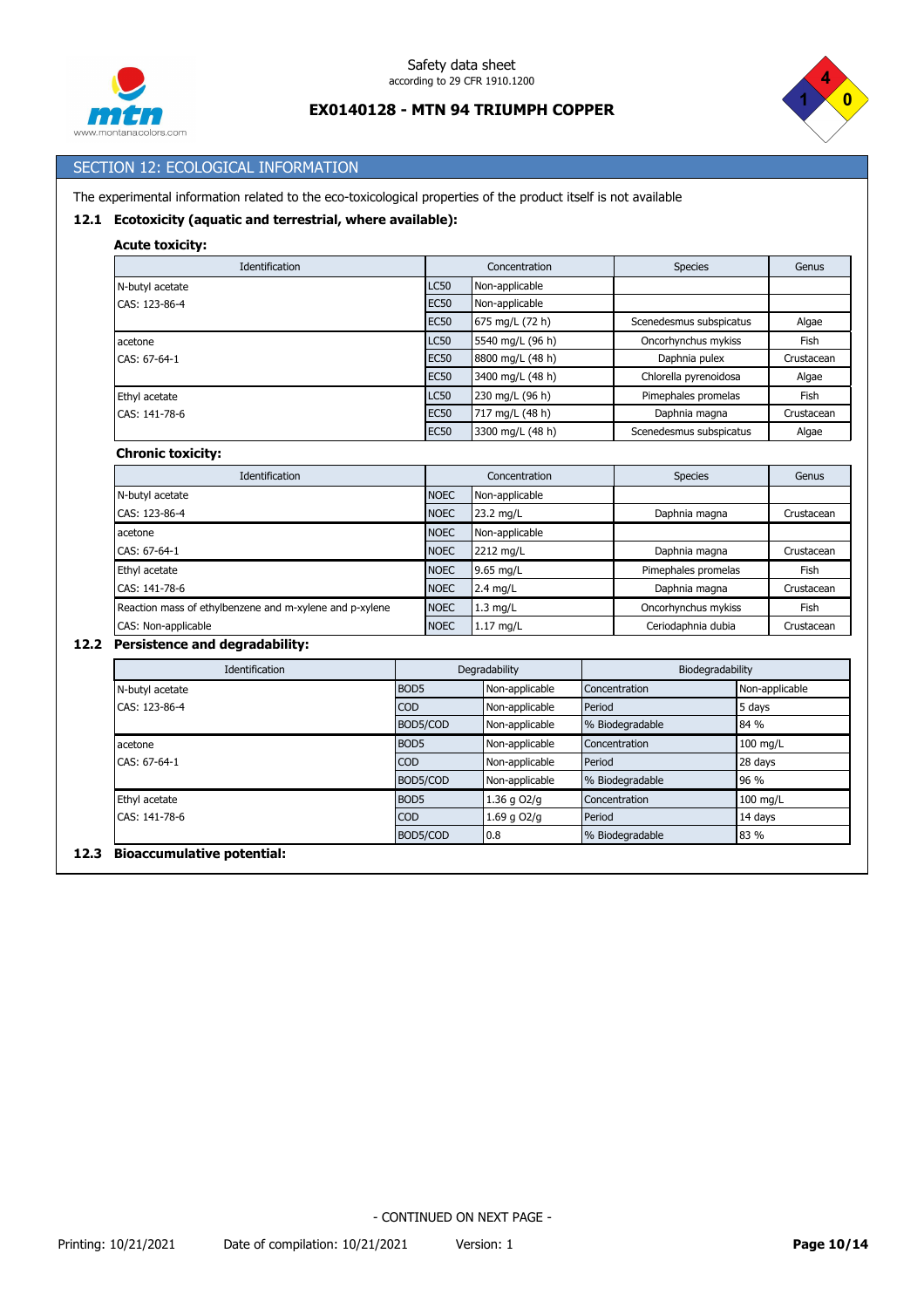



# SECTION 12: ECOLOGICAL INFORMATION (continued)

| Identification                                          |            | Bioaccumulation potential |  |  |
|---------------------------------------------------------|------------|---------------------------|--|--|
| N-butyl acetate                                         | <b>BCF</b> | $\overline{4}$            |  |  |
| CAS: 123-86-4                                           | Pow Log    | 1.78                      |  |  |
|                                                         | Potential  | Low                       |  |  |
| <b>Butane</b>                                           | <b>BCF</b> | 33                        |  |  |
| CAS: 106-97-8                                           | Pow Log    | 2.89                      |  |  |
|                                                         | Potential  | Moderate                  |  |  |
| Propane                                                 | <b>BCF</b> | 13                        |  |  |
| CAS: 74-98-6                                            | Pow Log    | 2.86                      |  |  |
|                                                         | Potential  | Low                       |  |  |
| acetone                                                 | <b>BCF</b> | $1\,$                     |  |  |
| CAS: 67-64-1                                            | Pow Log    | $-0.24$                   |  |  |
|                                                         | Potential  | Low                       |  |  |
| Isobutane                                               | <b>BCF</b> | 27                        |  |  |
| CAS: 75-28-5                                            | Pow Log    | 2.76                      |  |  |
|                                                         | Potential  | Low                       |  |  |
| Ethyl acetate                                           | <b>BCF</b> | 30                        |  |  |
| CAS: 141-78-6                                           | Pow Log    | 0.73                      |  |  |
|                                                         | Potential  | Moderate                  |  |  |
| Reaction mass of ethylbenzene and m-xylene and p-xylene | <b>BCF</b> | $\overline{9}$            |  |  |
| CAS: Non-applicable                                     | Pow Log    | 2.77                      |  |  |
|                                                         | Potential  | Low                       |  |  |

# **12.4 Mobility in soil:**

| Identification  |                 | Absorption/desorption |            | Volatility                      |  |
|-----------------|-----------------|-----------------------|------------|---------------------------------|--|
| N-butyl acetate | <b>Koc</b>      | Non-applicable        | Henry      | Non-applicable                  |  |
| CAS: 123-86-4   | Conclusion      | Non-applicable        | Dry soil   | Non-applicable                  |  |
|                 | Surface tension | 2.478E-2 N/m (77 °F)  | Moist soil | Non-applicable                  |  |
| <b>Butane</b>   | <b>Koc</b>      | 900                   | Henry      | 96258.75 Pa·m <sup>3</sup> /mol |  |
| CAS: 106-97-8   | Conclusion      | Low                   | Dry soil   | Yes                             |  |
|                 | Surface tension | 1.187E-2 N/m (77 °F)  | Moist soil | Yes                             |  |
| Propane         | <b>Koc</b>      | 460                   | Henry      | 71636.78 Pa·m <sup>3</sup> /mol |  |
| CAS: 74-98-6    | Conclusion      | Moderate              | Dry soil   | Yes                             |  |
|                 | Surface tension | 7.02E-3 N/m (77 °F)   | Moist soil | Yes                             |  |
| acetone         | <b>Koc</b>      |                       | Henry      | 2.93 Pa·m <sup>3</sup> /mol     |  |
| CAS: 67-64-1    | Conclusion      | Very High             | Dry soil   | Yes                             |  |
|                 | Surface tension | 2.304E-2 N/m (77 °F)  | Moist soil | Yes                             |  |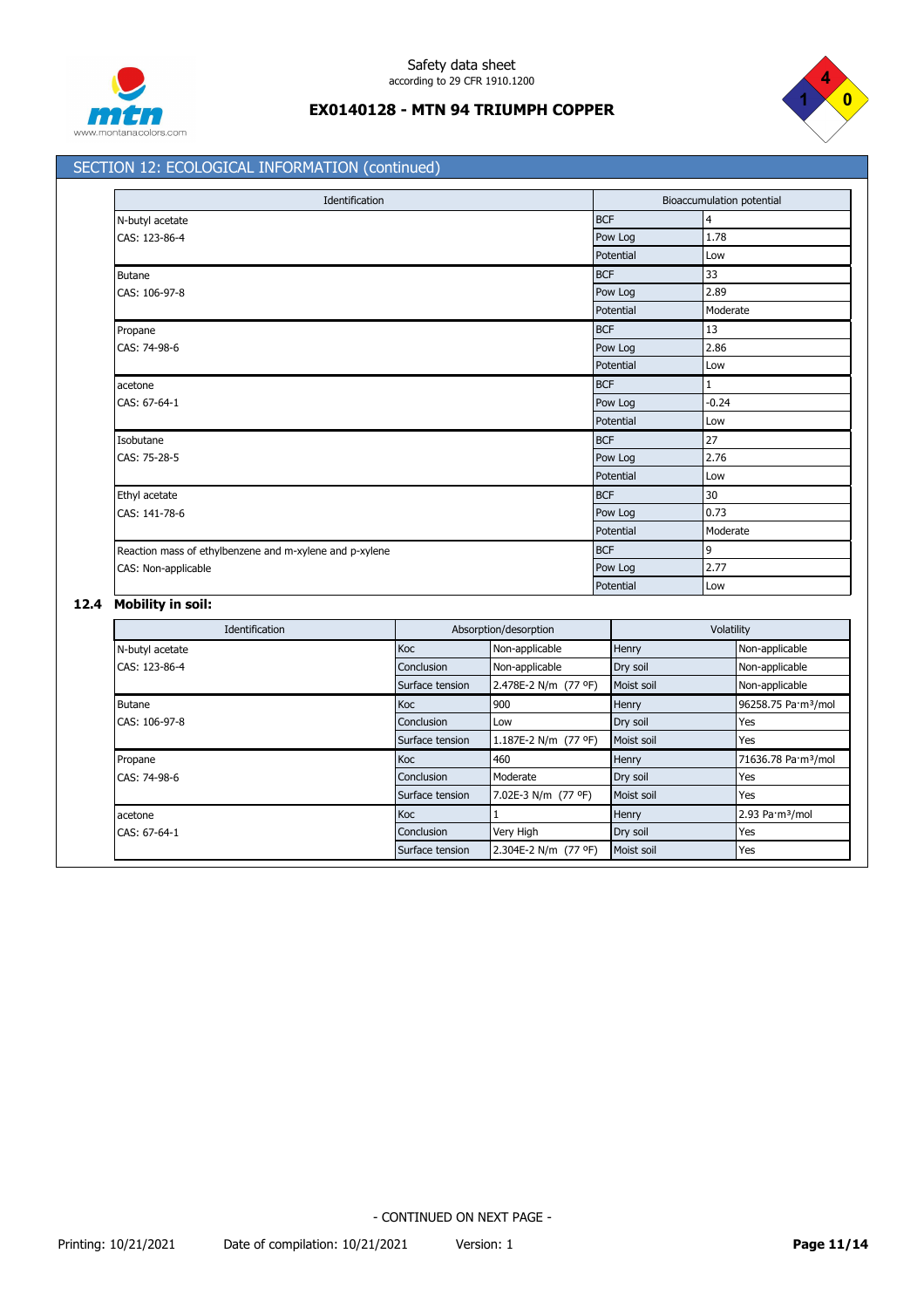



# SECTION 12: ECOLOGICAL INFORMATION (continued)

| Identification | Absorption/desorption |                      | Volatility |                                  |
|----------------|-----------------------|----------------------|------------|----------------------------------|
| Isobutane      | Koc                   | 35                   | Henry      | 120576.75 Pa·m <sup>3</sup> /mol |
| CAS: 75-28-5   | Conclusion            | Very High            | Dry soil   | Yes                              |
|                | Surface tension       | 9.84E-3 N/m (77 °F)  | Moist soil | Yes                              |
| Ethyl acetate  | Koc                   | 59                   | Henry      | 13.58 Pa·m <sup>3</sup> /mol     |
| CAS: 141-78-6  | Conclusion            | Very High            | Dry soil   | Yes                              |
|                | Surface tension       | 2.324E-2 N/m (77 °F) | Moist soil | Yes                              |

## **12.5 Results of PBT and vPvB assessment:**

Non-applicable

#### **12.6 Other adverse effects:**

Not described

## SECTION 13: DISPOSAL CONSIDERATIONS

#### **13.1 Disposal methods:**

### **Waste management (disposal and evaluation):**

Consult the authorized waste service manager on the assessment and disposal operations. In case the container has been in direct contact with the product, it will be processed the same way as the actual product. Otherwise, it will be processed as nondangerous residue. We do not recommended disposal down the drain. See epigraph 6.2.

### **Regulations related to waste management:**

Legislation related to waste management:

40 CFR Part 261- IDENTIFICATION AND LISTING OF HAZARDOUS WASTE

## SECTION 14: TRANSPORT INFORMATION

#### **Transport of dangerous goods by land:**

With regard to 49 CFR on the Transport of Dangerous Goods:

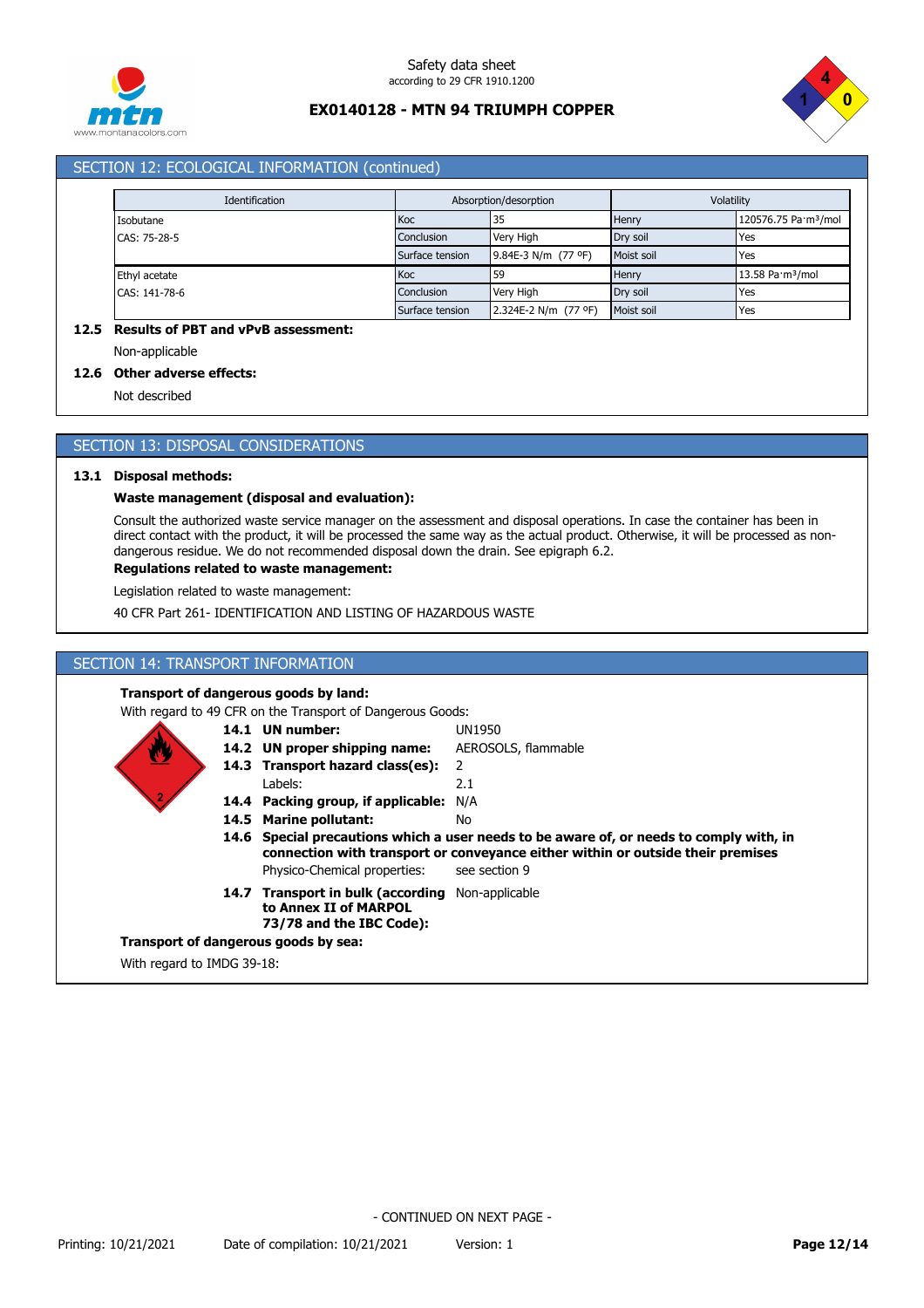

Safety data sheet according to 29 CFR 1910.1200

**EX0140128 - MTN 94 TRIUMPH COPPER**



|                                                                                                                                                                                                                                                                                                                                                                                                                      | SECTION 14: TRANSPORT INFORMATION (continued)                                                                                                      |                                                                                                                                                                                                                                                |  |  |
|----------------------------------------------------------------------------------------------------------------------------------------------------------------------------------------------------------------------------------------------------------------------------------------------------------------------------------------------------------------------------------------------------------------------|----------------------------------------------------------------------------------------------------------------------------------------------------|------------------------------------------------------------------------------------------------------------------------------------------------------------------------------------------------------------------------------------------------|--|--|
|                                                                                                                                                                                                                                                                                                                                                                                                                      | 14.1 UN number:<br>14.2 UN proper shipping name:<br>14.3 Transport hazard class(es):<br>Labels:<br>14.4 Packing group, if applicable: N/A          | <b>UN1950</b><br>AEROSOLS, flammable<br>2<br>2.1                                                                                                                                                                                               |  |  |
|                                                                                                                                                                                                                                                                                                                                                                                                                      | 14.5 Marine pollutant:<br>Special regulations:<br>EmS Codes:<br>Physico-Chemical properties:                                                       | Nο<br>14.6 Special precautions which a user needs to be aware of, or needs to comply with, in<br>connection with transport or conveyance either within or outside their premises<br>63, 959, 190, 277, 327, 344<br>$F-D, S-U$<br>see section 9 |  |  |
| Transport of dangerous goods by air:                                                                                                                                                                                                                                                                                                                                                                                 | Limited quantities:<br>Segregation group:<br>14.7 Transport in bulk (according Non-applicable<br>to Annex II of MARPOL<br>73/78 and the IBC Code): | 1 <sub>L</sub><br>Non-applicable                                                                                                                                                                                                               |  |  |
| With regard to IATA/ICAO 2021:                                                                                                                                                                                                                                                                                                                                                                                       |                                                                                                                                                    |                                                                                                                                                                                                                                                |  |  |
|                                                                                                                                                                                                                                                                                                                                                                                                                      | 14.1 UN number:<br>14.2 UN proper shipping name:<br>14.3 Transport hazard class(es):<br>Labels:<br>14.4 Packing group, if applicable:              | <b>UN1950</b><br>AEROSOLS, flammable<br>2<br>2.1<br>N/A                                                                                                                                                                                        |  |  |
|                                                                                                                                                                                                                                                                                                                                                                                                                      | 14.5 Marine pollutant:<br>Physico-Chemical properties:                                                                                             | No<br>14.6 Special precautions which a user needs to be aware of, or needs to comply with, in<br>connection with transport or conveyance either within or outside their premises<br>see section 9                                              |  |  |
|                                                                                                                                                                                                                                                                                                                                                                                                                      | 14.7 Transport in bulk (according Non-applicable<br>to Annex II of MARPOL<br>73/78 and the IBC Code):                                              |                                                                                                                                                                                                                                                |  |  |
| SECTION 15: REGULATORY INFORMATION                                                                                                                                                                                                                                                                                                                                                                                   |                                                                                                                                                    |                                                                                                                                                                                                                                                |  |  |
| 15.1 Safety, health and environmental regulations specific for the product in question:<br>Toxic chemical release reporting under EPCRA section 313 (40 CFR Part 372): Non-applicable<br>California Proposition 65 (the Safe Drinking Water and Toxic Enforcement Act of 1986): Non-applicable<br>The Toxic Substances Control Act (TSCA) : N-butyl acetate : Butane : Pronane : acetone : Isobutane : Ethyl acetate |                                                                                                                                                    |                                                                                                                                                                                                                                                |  |  |

The Toxic Substances Control Act (TSCA) : N-butyl acetate ; Butane ; Propane ; acetone ; Isobutane ; Ethyl ac Massachusetts RTK - Substance List: N-butyl acetate ; Butane ; Propane ; acetone ; Isobutane ; Ethyl acetate ; Reaction mass of ethylbenzene and m-xylene and p-xylene

New Jersey Worker and Community Right-to-Know Act: N-butyl acetate ; Butane ; Propane ; acetone ; Isobutane ; Ethyl acetate ; Reaction mass of ethylbenzene and m-xylene and p-xylene

New York RTK - Substance list: N-butyl acetate ; Butane ; Propane ; acetone ; Isobutane ; Ethyl acetate ; Reaction mass of ethylbenzene and m-xylene and p-xylene

Pennsylvania Worker and Community Right-to-Know Law: N-butyl acetate ; Butane ; Propane ; acetone ; Isobutane ; Ethyl acetate

CANADA-Domestic Substances List (DSL): N-butyl acetate ; Butane ; Propane ; acetone ; Isobutane ; Ethyl acetate CANADA-Non-Domestic Substances List (NDSL): Non-applicable

NTP (National Toxicology Program): Non-applicable

Minnesota - Hazardous substances ERTK: N-butyl acetate ; Butane ; Propane ; acetone ; Isobutane ; Ethyl acetate ; Reaction mass of ethylbenzene and m-xylene and p-xylene

Rhode Island - Hazardous substances RTK: N-butyl acetate ; Butane ; Propane ; acetone ; Ethyl acetate ; Reaction mass of ethylbenzene and m-xylene and p-xylene

OSHA Specifically Regulated Substances (29 CFR 1910.1001-1096): Non-applicable

Hazardous Air Pollutants (Clean Air Act): Non-applicable

Comprehensive Environmental Response, Compensation, and Liability Act (CERCLA) - Reportable Quantities: N-butyl acetate (5000 pounds) ; acetone (5000 pounds) ; Ethyl acetate (5000 pounds)

**Specific provisions in terms of protecting people or the environment:**